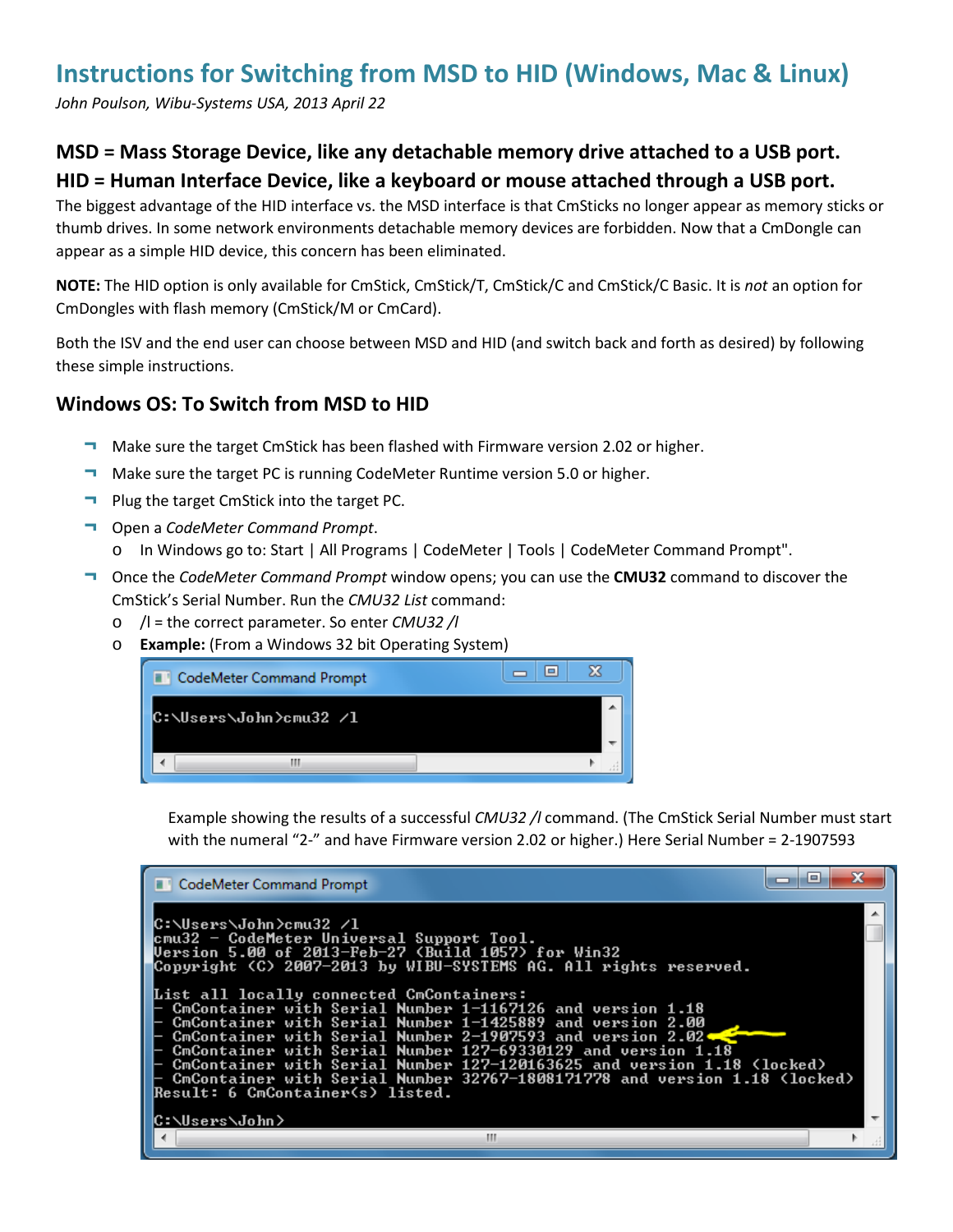- Once you know the Serial Number; run the **CMU32** command with the following parameters:
	- o *cmu32 /s [CmDongle-Serial Number] --set-config-disk HidCommunication*
	- o **Example:**



Example of successful CMU command:



- Unplug (and then re-plug in) the target CmDongle
- The operating system should now detect the new HID device and display the appropriate message.

| <b>Driver Software Installation</b>             |                                            | X     |
|-------------------------------------------------|--------------------------------------------|-------|
| Your device is ready to use                     |                                            |       |
| <b>USB Input Device</b><br>HID-compliant device | Ready to use<br>Finished, restart required |       |
|                                                 |                                            | Close |

#### **To Switch from HID to MSD (Windows)**

To switch from HID to MSD follow the above instruction; except use these parameters in the **CMU32** command

*cmu32 /s [Box mask-Serial Number] --set-config-disk MsdCommunication*

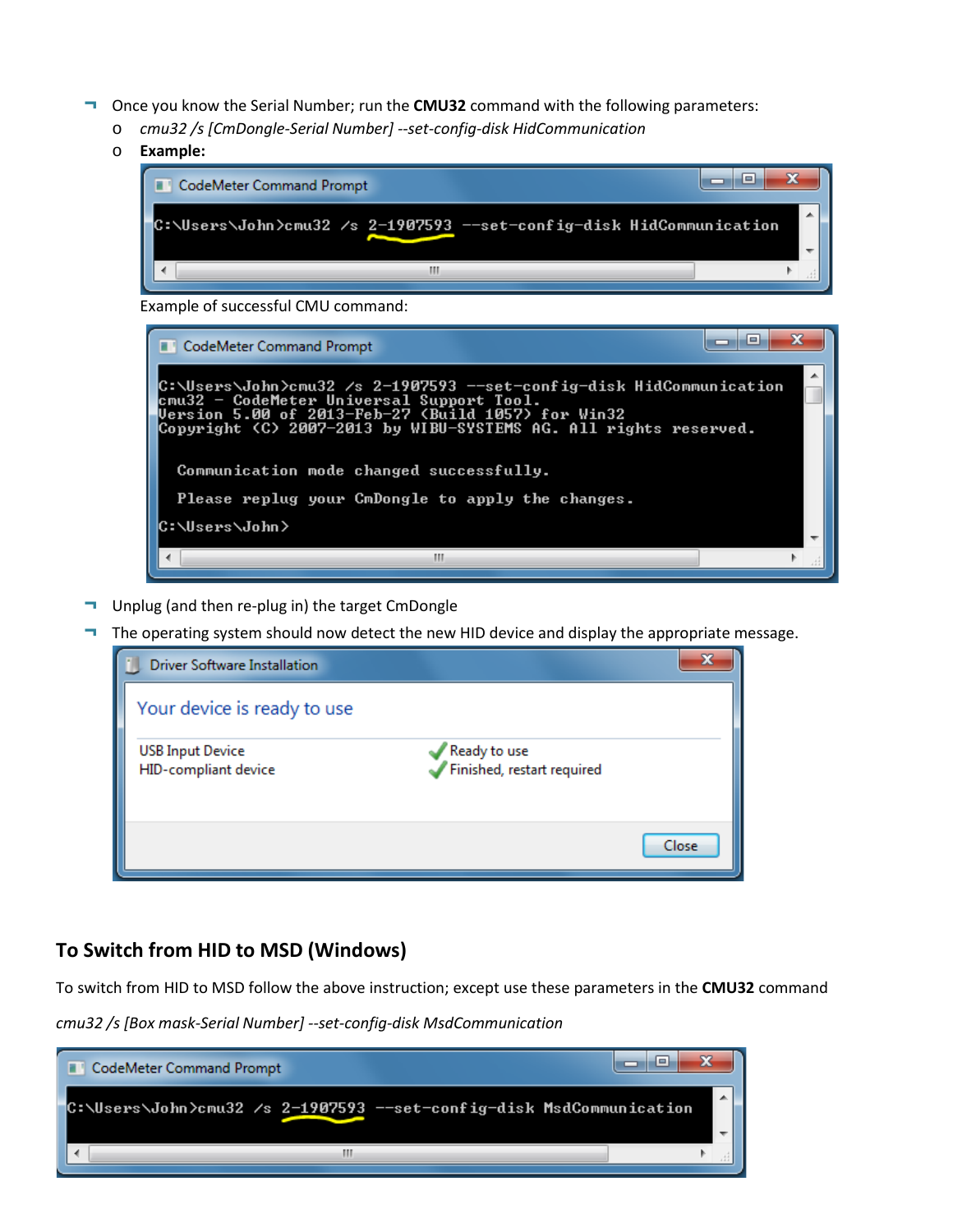## **Using CodeMeter WebAdmin to Detect CmStick Mode (Windows)**

It is also possible to detect if the CmStick is running with a MSD interface or an HID interface using the CodeMeter WebAdmin tool.

From the *CodeMeter Control Center*, click the *WebAdmin* button.

| CodeMeter Control Center                                                                                                 |                |                                    | $\mathbf{x}$ |
|--------------------------------------------------------------------------------------------------------------------------|----------------|------------------------------------|--------------|
| File Process View Help                                                                                                   |                |                                    |              |
| License<br>Events<br><b>Borrow</b>                                                                                       |                |                                    |              |
| JEP DemoBlankStick_Std<br>$\bullet$<br>1-1167126                                                                         |                | Name: JEP FSB NEW                  | Í            |
| JEP Personal FSB<br>$\bullet$<br>1-1425889                                                                               |                | Serial: 2-1907593                  | Q            |
| JEP FSB NEW<br>$\mathbf{C}$<br>2-1907593<br>Temp License                                                                 |                | Version: CmStick/C 2.02            | ಠ            |
| 127-69330129<br>CmActSmartWibuShop<br>$\mathbf{G}$<br>127-120163625<br>Unique_JEP_CmAct_2_May_12<br>$92767 - 1808171778$ |                | Capacity: 94 % free (368000 Bytes) |              |
|                                                                                                                          |                | Status: C C Disabled               |              |
|                                                                                                                          |                | Co Enabled until unplugged         |              |
|                                                                                                                          |                | c <sup>o</sup> Enabled<br>$\odot$  |              |
|                                                                                                                          | License Update | Change Password<br>Eject           |              |
| <b>CodeMeter is started.</b>                                                                                             |                |                                    | WebAdmin     |

From the *Content | CmContainer* Menu Selection, examine the First Device entry:

| <b>CodeMeter WebAdmin</b>                                                                                               |                                                                                                                            |                                                                                                                                                                                                                                             |
|-------------------------------------------------------------------------------------------------------------------------|----------------------------------------------------------------------------------------------------------------------------|---------------------------------------------------------------------------------------------------------------------------------------------------------------------------------------------------------------------------------------------|
| <b>Content</b><br><b>Server</b><br><b>Home</b><br><b>Configuration</b><br>CmContainer Licenses User Data Backup/Restore | <b>Diagnosis</b><br>Info                                                                                                   | <b>Help</b>                                                                                                                                                                                                                                 |
| <b>CmContainer:</b><br>Name:<br><b>CmContainer Type:</b><br><b>First Device:</b><br>Status:                             | 2-1907593<br>$<$ no name $>$<br>CmStick/C 2.02<br>G: (No Flash)<br>O Disabled<br><b>C</b> Enabled until Unplu<br>O Enabled | $\blacksquare$<br>In this example, the device is in MSD mode.<br>G: (No Flash) means that the CmDongle<br>with a Serial Number of 2-1907593 is<br>running in MSD mode. It was detected as a<br>"thumb drive and given the drive letter "G:" |
| <b>CodeMeter WebAdmin</b><br><b>Content</b><br><b>Server</b><br><b>Configuration</b><br>Home                            | <b>Diagnosis</b><br><b>Info</b>                                                                                            | <b>Help</b>                                                                                                                                                                                                                                 |
| CmContainer Licenses User Data Backup/Restore                                                                           |                                                                                                                            |                                                                                                                                                                                                                                             |
| <b>CmContainer:</b><br>Name:<br><b>CmContainer Type:</b><br><b>First Device:</b><br>Status:                             | $\blacktriangledown$<br>2-1907593<br>JEP_FSB_NEW<br>CmStick/C 2.02<br>No drive assigned (HID)                              | In this example,<br>the device is in <b>HID</b> mode.                                                                                                                                                                                       |
|                                                                                                                         | Disabled<br><b>D</b> Enabled until Unplugged<br><b>O</b> Enabled                                                           |                                                                                                                                                                                                                                             |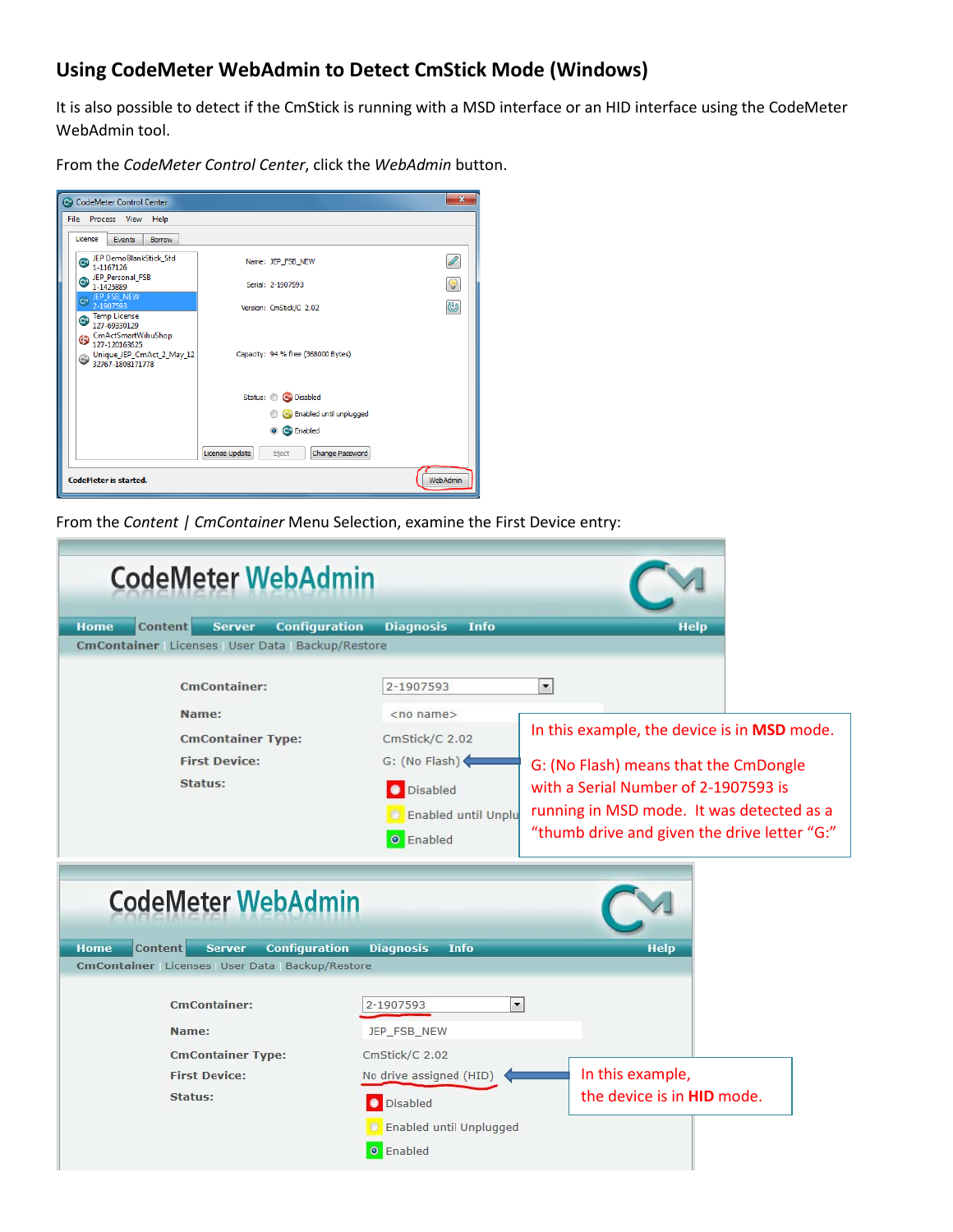#### **Mac OS: To Switch from MSD to HID – and back again**

- ¬ Make sure the target CmStick has been flashed with Firmware version 2.02 or higher.
- ¬ Make sure the target Mac is running CodeMeter Runtime version 5.0 or higher.
- ¬ Plug the target CmStick into the target Mac.
- ¬ Open a Terminal or Command Prompt window
- ¬ Once the Command Prompt window opens; you can use the *CMU List* command to discover the CmStick's Serial Number:
	- o -l = the correct parameter. So enter *CMU -l*
	- o **Example:** (From a Mac 64 bit Operating System)

| 000                                                                                | $\Box$ Desktop - bash - 86×24 |  |
|------------------------------------------------------------------------------------|-------------------------------|--|
| MacBook1:Desktop JSB\$ cmu -l<br>도시간 정비관이 되었어요? 저 사회에서 그의 아이들은 생산을 보고 있는 것 같아요? 오늘 |                               |  |

Example showing the results of a successful *CMU -l* command. (The CmStick Serial Number must start with the numeral "2-" and have Firmware version 2.02 or higher.) Here Serial Number = 2-1361495



Once you know the Serial Number, run the **CMU** command with the following parameters: *cmu -s [CmDongle-Serial Number] --set-config-disk HidCommunication*

**Example:**



¬ You can switch from HID to MSD using the following command parameters: *cmu -s [CmDongle-Serial Number] --set-config-disk MsdCommunication*